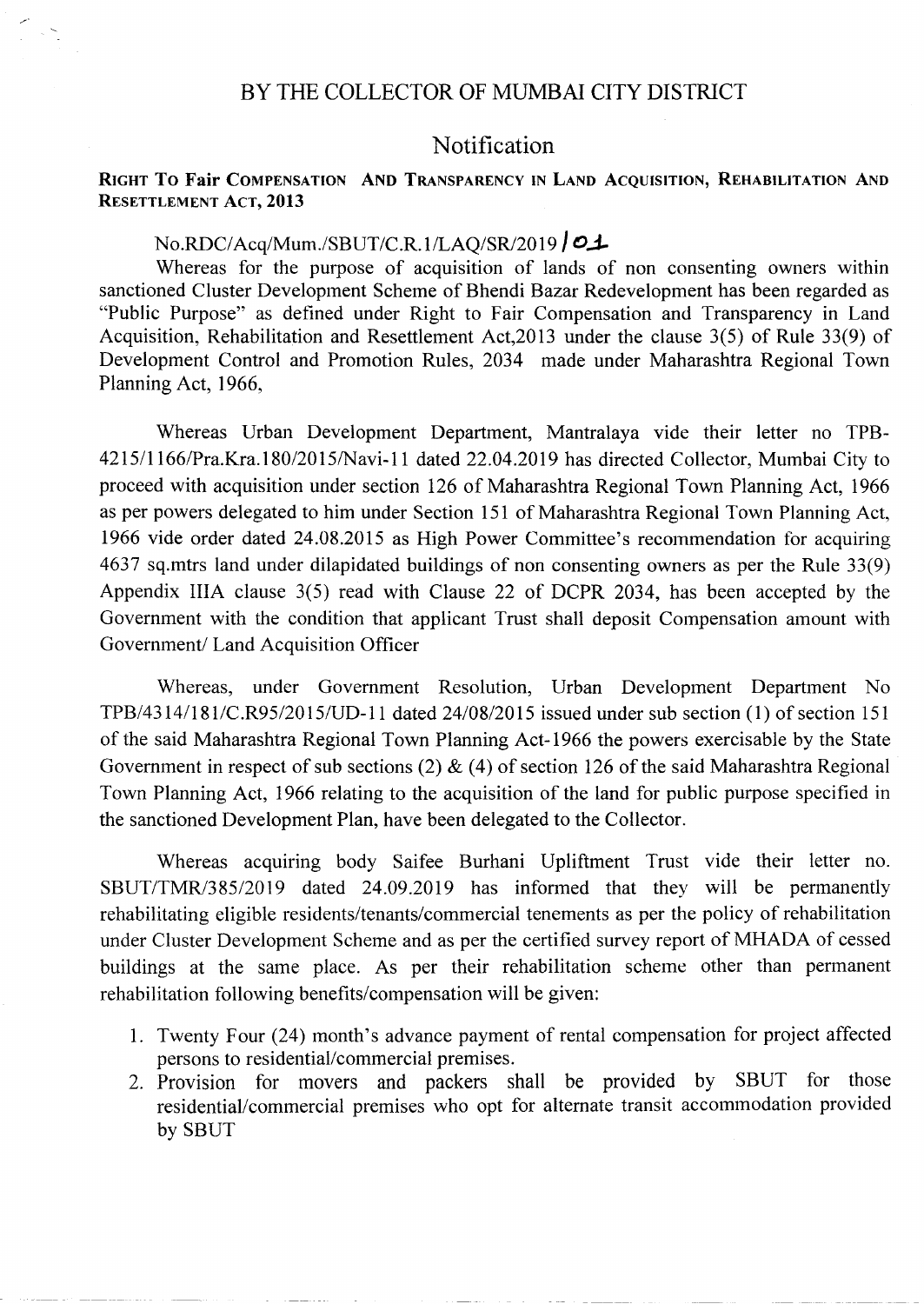- 3. Provision for a 5% / 8% rise for residential/commercial premises, respectively per subsequent period in the rent.
- 4. Provision for maintaining residential complex provided as temporary rehabilitation by SBUT, so as not to burden project affected persons.

Whereas, the compensation is to be awarded for the acquisition of the said land is to be paid wholly by the said Acquiring Body.

Whereas, the Government in Urban Development Department under, Maharashtra Regional & Town Planning (Second Amendment) ordinance 2015, mentioned that the sections 4 to 15 of the Right to Fair Compensation and Transparency in Land Acquisition, Rehabilitation and Resettlement Act,2013 (hereinafter referred to as the "said Land Acquisition Act 2013") shall not be applicable in respect of any land required, reserved or designated in Regional Plan, Development Plan or Town Planning Scheme for Public Purpose.

And whereas Collector, Mumbai City District, is satisfied that the land's are mentioned in schedule below needed for the said Public Purpose.

Therefore in exercise of the delegated powers and under sub section (4) of section 126 of the Maharashtra Regional Town Planning Act-1966 read with sub section (1) of section 19 of the said Land Acquisition Act 2013 the Collector, Mumbai City District hereby declares that the said land is needed for the public purpose.

And under clause (g) of section 3 of the said Land Acquisition Act 2013, the Collector being the appropriate Government is pleased to designate Residential Deputy Collector Mumbai City, First Floor, Old Custom House, Fort, Mumbai, 400001 to perform the functions of Collector under the said Land Acquisition Act. The Project report/ Plan of the said land's is available in the office of the Residential Deputy Collector Mumbai City, First Floor, Old Custom House, Fort,, Mumbai City during office hours.

## Schedule Description of Land District Mumbai City

Dist.:- Mumbai City

Division:- Bhuleshwar

| Sr. No.      | C.S.No. | Area in Sq. Mtrs. |
|--------------|---------|-------------------|
|              |         |                   |
|              | 3677    | 140.47            |
| $\mathbf{2}$ | 4170    | 81.10             |
| 3            | 4193    | 126.01            |
| 4            | 4224    | 83.61             |
|              | 4225    | 116.22            |